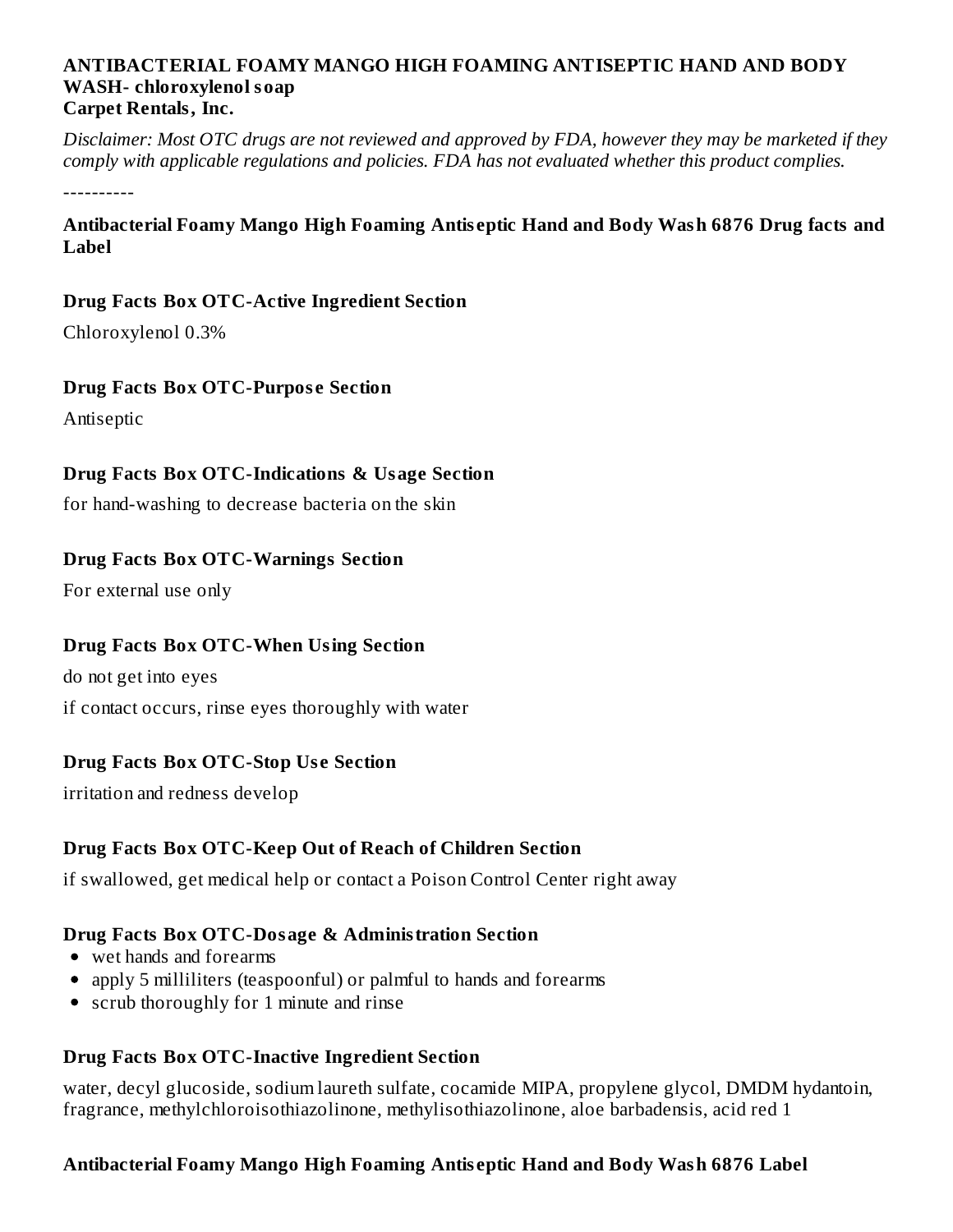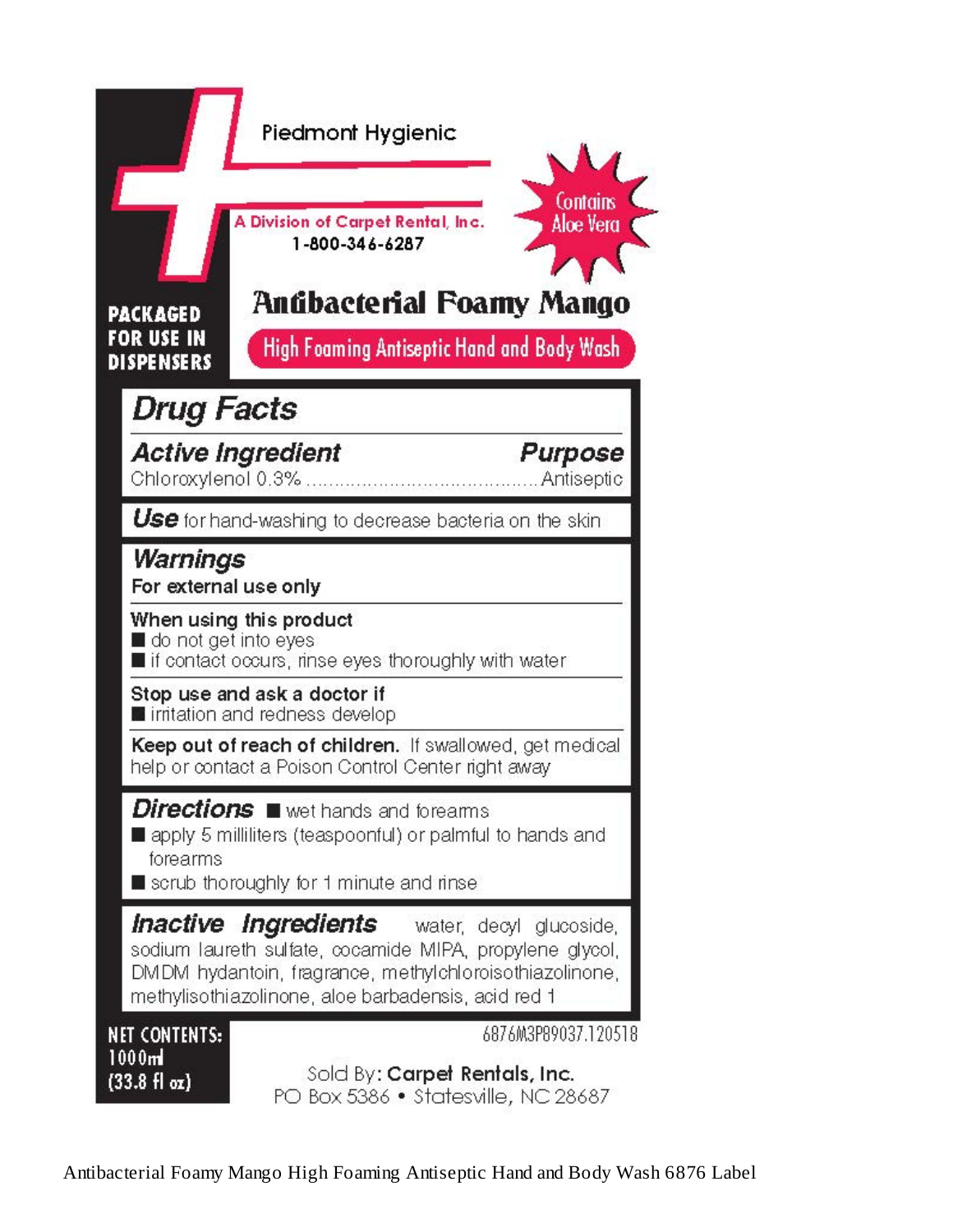# **ANTIBACTERIAL FOAMY MANGO HIGH FOAMING ANTISEPTIC HAND AND BODY WASH**

chloroxylenol soap

| <b>Product Information</b>           |                                                  |                  |                                                                    |                    |                                       |  |                                     |  |
|--------------------------------------|--------------------------------------------------|------------------|--------------------------------------------------------------------|--------------------|---------------------------------------|--|-------------------------------------|--|
|                                      | Product Type                                     |                  | <b>HUMAN OTC DRUG</b>                                              | Item Code (Source) |                                       |  | NDC:60456-876                       |  |
|                                      | <b>Route of Administration</b><br><b>TOPICAL</b> |                  |                                                                    |                    |                                       |  |                                     |  |
|                                      |                                                  |                  |                                                                    |                    |                                       |  |                                     |  |
|                                      | <b>Active Ingredient/Active Moiety</b>           |                  |                                                                    |                    |                                       |  |                                     |  |
|                                      |                                                  |                  |                                                                    |                    |                                       |  |                                     |  |
|                                      |                                                  |                  | <b>Ingredient Name</b>                                             |                    | <b>Basis of Strength</b>              |  | Strength                            |  |
|                                      |                                                  |                  | CHLOROXYLENOL (UNII: 0F32U78V2Q) (CHLOROXYLENOL - UNII:0F32U78V2Q) |                    | CHLOROXYLENOL                         |  | $3$ mg in $1$ mL                    |  |
|                                      |                                                  |                  |                                                                    |                    |                                       |  |                                     |  |
|                                      | <b>Inactive Ingredients</b>                      |                  |                                                                    |                    |                                       |  |                                     |  |
|                                      |                                                  |                  |                                                                    |                    |                                       |  |                                     |  |
| <b>Ingredient Name</b>               |                                                  |                  |                                                                    |                    |                                       |  | Strength                            |  |
|                                      | WATER (UNII: 059QF0KO0R)                         |                  |                                                                    |                    |                                       |  |                                     |  |
| PROPYLENE GLYCOL (UNII: 6DC9Q167V3)  |                                                  |                  |                                                                    |                    |                                       |  |                                     |  |
|                                      | SO DIUM LAURETH SULFATE (UNII: BPV390UAP0)       |                  |                                                                    |                    |                                       |  |                                     |  |
| DECYL GLUCOSIDE (UNII: Z17H97EA6Y)   |                                                  |                  |                                                                    |                    |                                       |  |                                     |  |
| <b>ACID RED 1 (UNII: 3365R6427R)</b> |                                                  |                  |                                                                    |                    |                                       |  |                                     |  |
|                                      |                                                  |                  | METHYL CHLORO ISOTHIAZOLINONE (UNII: DEL7T5QRPN)                   |                    |                                       |  |                                     |  |
|                                      | METHYLISO THIAZO LINO NE (UNII: 229 D0 E1QFA)    |                  |                                                                    |                    |                                       |  |                                     |  |
|                                      | <b>DMDM HYDANTO IN (UNII: BYR0546TOW)</b>        |                  |                                                                    |                    |                                       |  |                                     |  |
| ALOE VERA LEAF (UNII: ZY81Z83H0X)    |                                                  |                  |                                                                    |                    |                                       |  |                                     |  |
|                                      |                                                  |                  |                                                                    |                    |                                       |  |                                     |  |
|                                      |                                                  |                  |                                                                    |                    |                                       |  |                                     |  |
| Packaging                            |                                                  |                  |                                                                    |                    |                                       |  |                                     |  |
| #                                    | <b>Item Code</b>                                 |                  | <b>Package Description</b>                                         |                    | <b>Marketing Start</b><br><b>Date</b> |  | <b>Marketing End</b><br><b>Date</b> |  |
| $\mathbf{1}$                         | NDC:60456-876-<br>06                             | $1$ in $1$ $BOX$ |                                                                    |                    | 01/17/2017                            |  |                                     |  |

|                          | NDC:60456-876-<br>06 | $1$ in $1$ BOX                                                                             | 0 1/17/20 17 |
|--------------------------|----------------------|--------------------------------------------------------------------------------------------|--------------|
| 1                        |                      | 800 mL in 1 BAG; Type 0: Not a Combination Product                                         |              |
| $\overline{\phantom{a}}$ | NDC:60456-876-<br>17 | 532 mL in 1 BOTTLE, PLASTIC; Type 0: Not a Combination<br>Product                          | 01/17/2017   |
| 3                        | NDC:60456-876-<br>24 | 118 mL in 1 BOTTLE, PLASTIC; Type 0: Not a Combination<br>Product                          | 01/17/2017   |
|                          | NDC:60456-876-<br>01 | 1200 mL in 1 CARTRIDGE; Type 0: Not a Combination Product                                  | 0 1/17/20 17 |
| 5                        | NDC:60456-876-<br>03 | 350 mL in 1 CARTRIDGE; Type 0: Not a Combination Product                                   | 0 1/17/20 17 |
| 6                        | NDC:60456-876-<br>05 | 540 mL in 1 BOTTLE, PLASTIC; Type 0: Not a Combination<br>Product                          | 01/17/2017   |
|                          | NDC:60456-876-<br>07 | 700 mL in 1 BAG; Type 0: Not a Combination Product                                         | 01/17/2017   |
| 8                        | NDC:60456-876-<br>09 | 2000 mL in 1 CARTRIDGE; Type 0: Not a Combination Product 01/17/2017                       |              |
| $\mathbf{q}$             | NDC:60456-876-<br>Ю  | 1000 mL in 1 CARTRIDGE; Type 0: Not a Combination Product                                  | 01/17/2017   |
|                          | $MDC.CA$ $AC$ $0.7C$ | $1000 \ldots L$ is $1.00$ TTLE DIACTIC, T.m., $0.3L_{11}$ , $C_{21}$ , $L_{12}$ , $L_{21}$ |              |